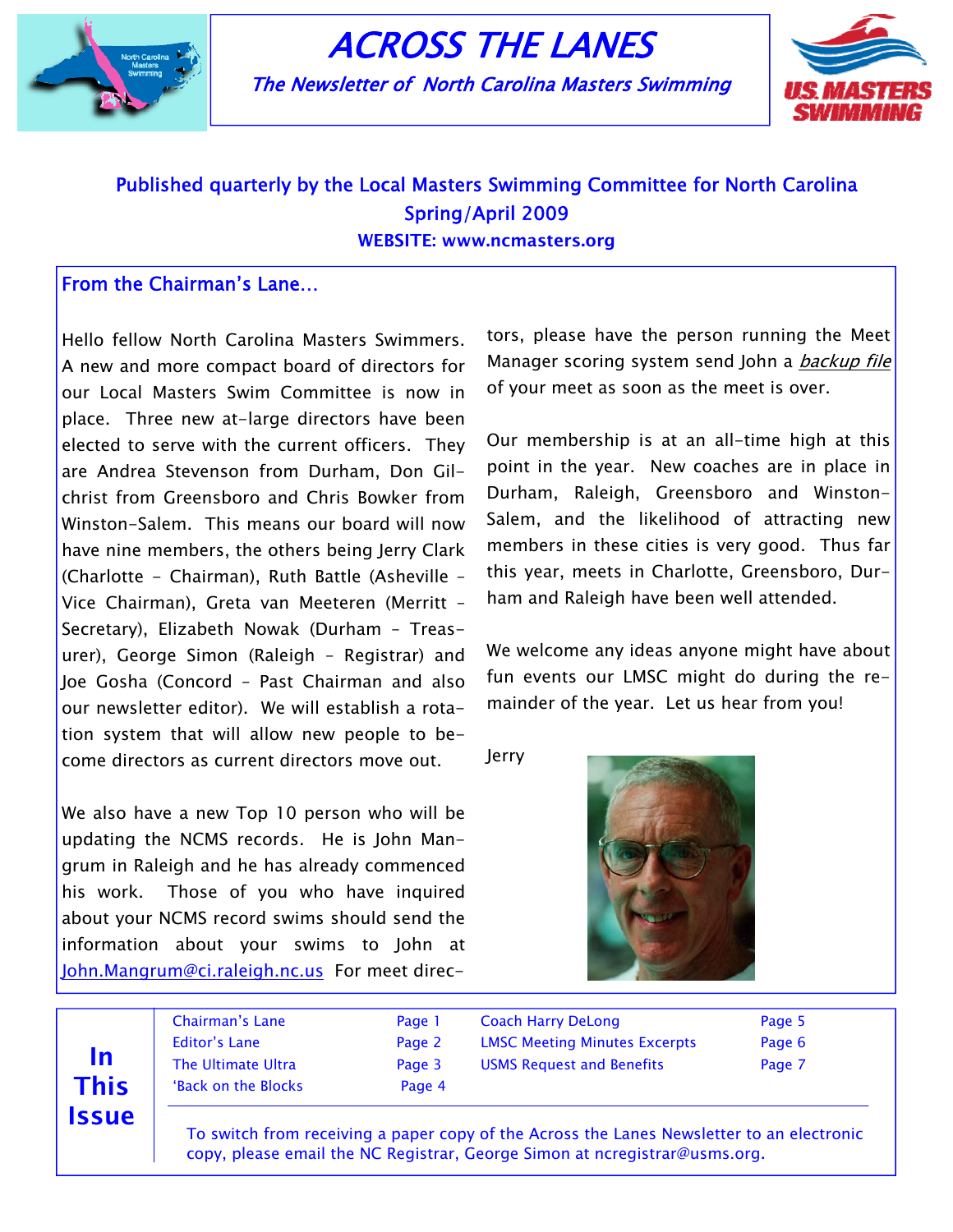### From the Editor...

Last month the Seattle Post Intelligencer became the latest in a growing line of newspapers – many of which have been venerated in their communities for more than a century – that have abandoned publishing their newsprint, 'hard copy' edition in favor of an online only format. The pundits (most of whom are now also available only online) tell us that the publishers in Seattle will certainly not be the last ones to make this decision relative to their papers.

In the Harry Potter movies we marveled at the magic of the 'Daily Prophet' newspaper with its animated pictures that enhanced the stories they accompanied. I remember thinking it would be so cool if our newspapers could publish moving pictures like those. Well, with streaming video and flash animations, our online papers now do.

In this 'information age', even though we actually use more paper than we ever did before, 'hard copy' is rapidly going the way of the IBM Selectric, the cassette tape, and the floppy disk drive. The amount of information available online to anyone with a monitor, a mouse, and a modem makes the future of printed newsletters like our 'Across the Lanes' tenuous at best. Most of us reading 'Across the Lanes' have actually been reading a digital version for the past several quarters, and the day is coming soon that we will no longer publish and mail a hard copy version. This is because the necessarily inferior quality (who ever printed a newsletter in HD?) and decreased demand for the printed version of the newsletter, coupled with the increased mailing costs related to the hard copies that do get mailed, have made it imperative for us to reconsider our operation. For example, you probably noticed that the Winter edition of the newsletter was reduced in size to 8 total pages. The same is true of this edition.

Based on our not being able to directly provide you with as much content in a smaller edition of the newsletter, you will note specific references and links throughout the newsletter to materials and resources you can find online. While you are clicking on these, know that we will continue to spotlight articles, pictures and information specific to North Carolina Masters Swimming and swimmers.



USMS EXECUTIVE DIRECTOR ROB BUTCHER and LMSC FOR NC MALE SWIMMER OF THE YEAR FOR 2007 OLE LARSON AT THE RAM-SPONSORED 2009 STATE SCY CHAMPIONSHIPS AT RALEIGH'S PULLEN POOL.

### Meets...Meets...Meets...Meets...Meets...Meets

We've had meets, with more to come! Since Christmas we have had meets in Charlotte, Greensboro, Durham and Raleigh. Detailed meet results can be found online at www.ncmasters.org. Information regarding other meets that some of our North Carolina Masters Swimmers have participated in—including the South Carolina SCY State Meet, and the upcoming 2009 USMS SCY Nationals meet to be held May 7-10th in Clovis (Fresno area) California can be found at www.usms.org. Finally, for information regarding the upcoming North Carolina Swimming Open Water Swim Championships go to http://www.ncmasters.org/ forms/139-1ow.pdf.



North Carolina Masters Swimming's registrar George Simon checking the heat sheets at the State SCY Championships in Raleigh.

### Joe Gosha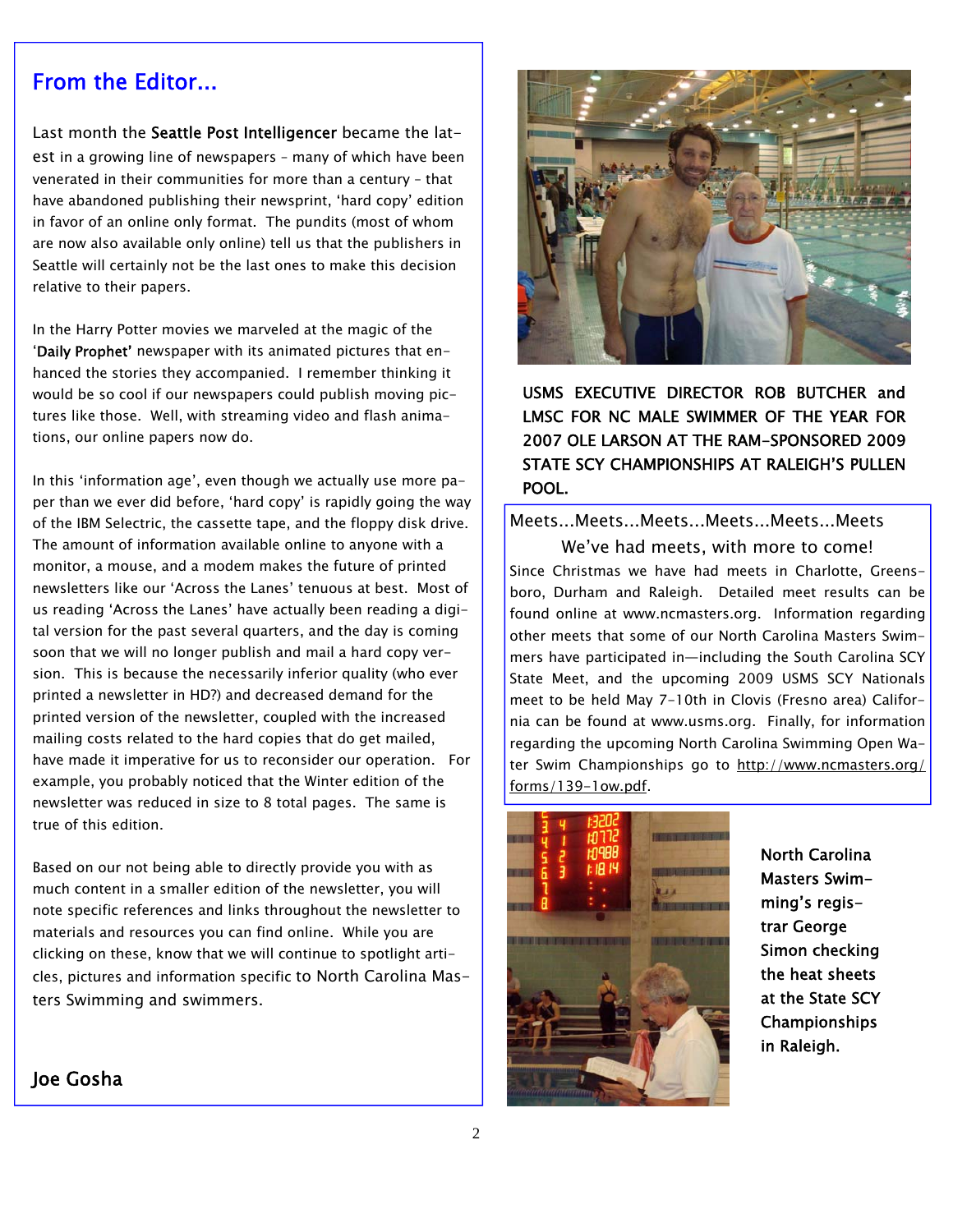Want to see Michael Phelp's new freestyle stroke up close and in person? Then log on to www.charlotteultraswim.com and put in your ticket order right away. In order to guarantee that you'll get to see the events and the swimmers you want, you'll need to ante up \$450.00 for a "Gold Medal Reserved Seating All Sessions (ticket) Package." Check out Swim MAC's recent press release relative to this upcoming Charlotte mega-event .

#### Michael Phelps to Help Charlotte Celebrate 25 Years of UltraSwim

SwimMAC Carolina, a USA Swim club located in Charlotte, North Carolina will host the 25<sup>th</sup> annual Charlotte UltraSwim Thursday, May 14<sup>th</sup> through Sunday, May 17<sup>th</sup> at the Mecklenburg County Aquatic Center located at 800 East Martin Luther King Boulevard.

Over the past 25 years more than 122 Olympians have competed in the Charlotte UltraSwim and one of this years highlights will be the return of Michael Phelps to the Queen City, bringing a heightened level of excitement and all of the worlds eyes to this event as well.

According to Phelps coach, Bob Bowman "Michael is focused on practicing and regaining the mental and physical momentum that he had achieved going into the Beijing Olympics. He is committed to a very demanding and rigorous training schedule as he prepares for upcoming meets and the FINA World Championships."

Mr. Phelps will be joined by other 2008 USA Olympic Team Members and other Gold Medalist such as Charlotte's own Mark Gangloff and Cullen Jones as well as Ryan Lochte. Mary DeScenza will look to keep expanding her lead as the highest scorer in the USA Swimming Grand Prix Series, having just earned five (5) gold medals at the Missouri Grand Prix. Many more world class swimmers and National Team Members will be on deck to join these champions as well, and we will keep you posted as the competition draws near.

David Marsh, Director of Coaching and CEO of SwimMAC stated, "This is a wonderful and rare opportunity for Charlotte to experience world class swimming up close. Coming off of the unprecedented excitement of the 2008 Olympics, to be able to have so many recent Gold Medalists together again is simply outstanding." SwimMAC is looking forward to working with the community and business leaders to assure that this event is all that it can be for the competitors, coaches, and fans.

Mark your calendars and prepare to join SwimMAC as it host the World's best swimmers as they compete and prepare for the 13<sup>th</sup> FINA World Championships to be held Rome, Italy from July 18th to August 2nd 2009 in Italy.

The Competition will start on Thursday, May 14<sup>th</sup> at 4pm with the Championship Finals in the Women's 800 meter freestyle and the Men's 1,500 meter freestyle. Competition continues with preliminaries on Friday, Saturday, and Sunday starting at 9am each

morning. The fastest swimmers in each morning event will advance to the evening Championship Finals. The Championship Finals for Friday, Saturday, and Sunday will begin each evening at 6pm.

Admission information, a full schedule of events, and competitors will be available on the official 2009 Charlotte UltraSwim website, www.charlotteultraswim.com. More information regarding SwimMAC Carolina can be found at www.swimmaccarolina.org.

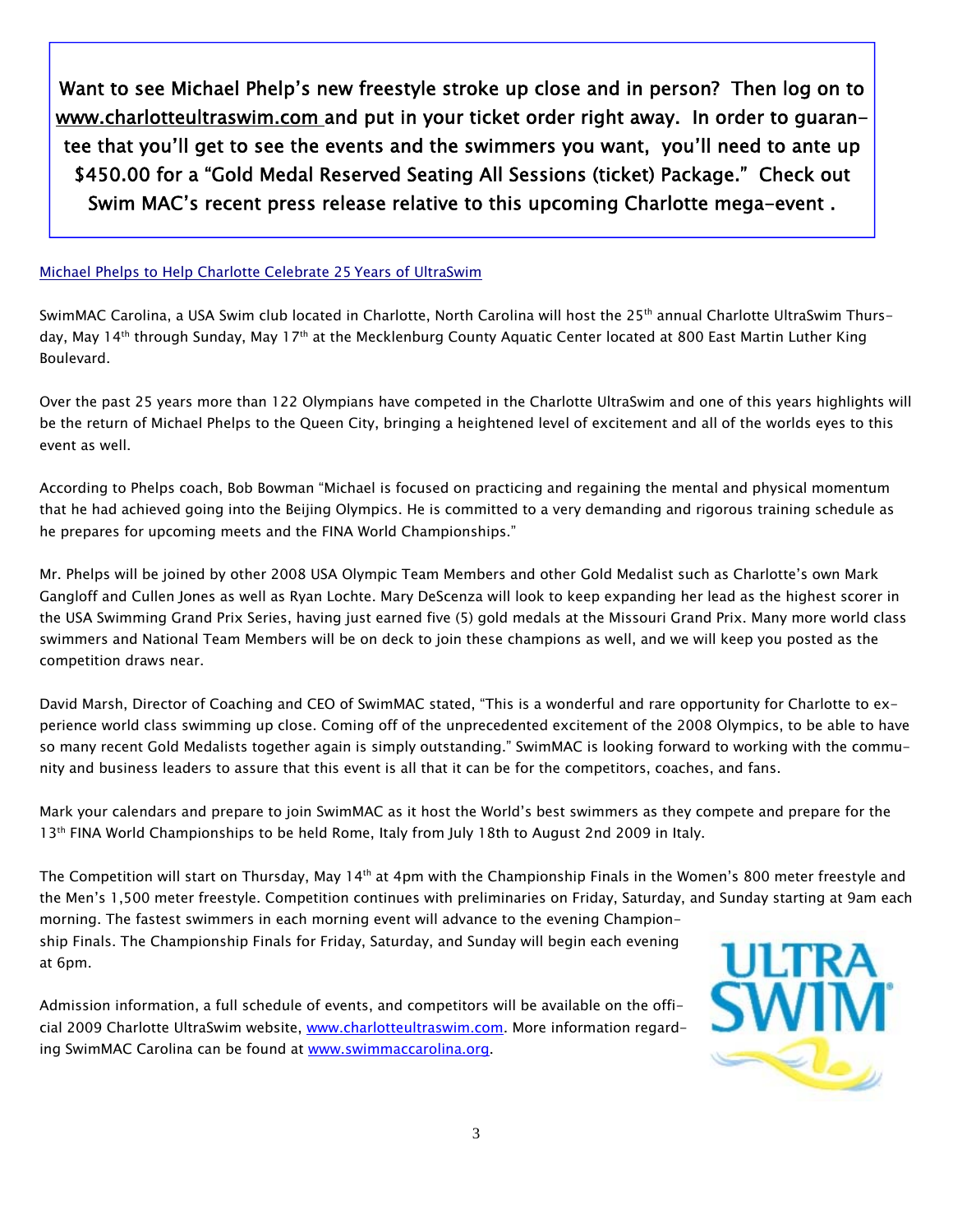### CONFESSIONS OF A 'RE-NEWBIE'

Remember your first Master's Meet, and all of the excitement, and anxiety that you walked through before it? Wren Davisson of Duke Aquatics reminds us all what those feelings were like in this great contribution to the quarter's newsletter. Thank you Wren for reminding us!

### BACK ON THE BLOCKS by Wren Davisson (Duke Aquatics)

Four years ago I had said "goodbye" to the pool after I swam my last college meet and did not look back, so coming back to swimming was not easy for me. But, with a back injury and encouragement from my doctor, I found DUKE Aquatics Masters Team and decided that I would give it a shot. At first I was pretty hesitant. I was worried that it would be difficult to get back in shape, that I would not be able to keep up with the rest of the team, and that I wouldn't love swimming the way I used to. Fortunately, my worries were not warranted. After the first month I fell back into the routine of going to practice and my coach and teammates were fantastic. One Friday morning practice we did a set of 100's from the blocks for time. Maybe it was the adrenalin rush, or the excitement of going off the blocks, or perhaps it was being timed again, but it was after this practice that I realized I wanted to race again. Coincidentally, our team was hosting an upcoming meet (Duke Aquatics Spring Splash), so I signed up.

As I stood behind the blocks and waited for my first event, I was overcome by a wave of thoughts, emotions, and nerves. I looked down the pool preparing myself for the upcoming 200 IM and realized that these feelings were surprisingly familiar. In fact, I remember feeling this way many times over my fifteen years of competitive swimming. Funny thing was, I had completely forgotten all about it; the sights, sounds, smells, and emotions. I would have never thought it would be so natural to fall back into all the old habits that came along with a swim meet. I was listening to my favorite music on my headphones, chewing on my goggle straps, listening to the starter's horn and the splash of the water, and battling a constant case of butterflies in my stomach. Realizing this made me smile and appreciate all the years I had spent competing. The light-hearted, friendly feel of masters swim meets creates the perfect environment for returning to competition. Whether it has been four years or twenty-four years since your last race, I would encourage anyone to go out and try one more meet. I promise it will at least make you smile!!



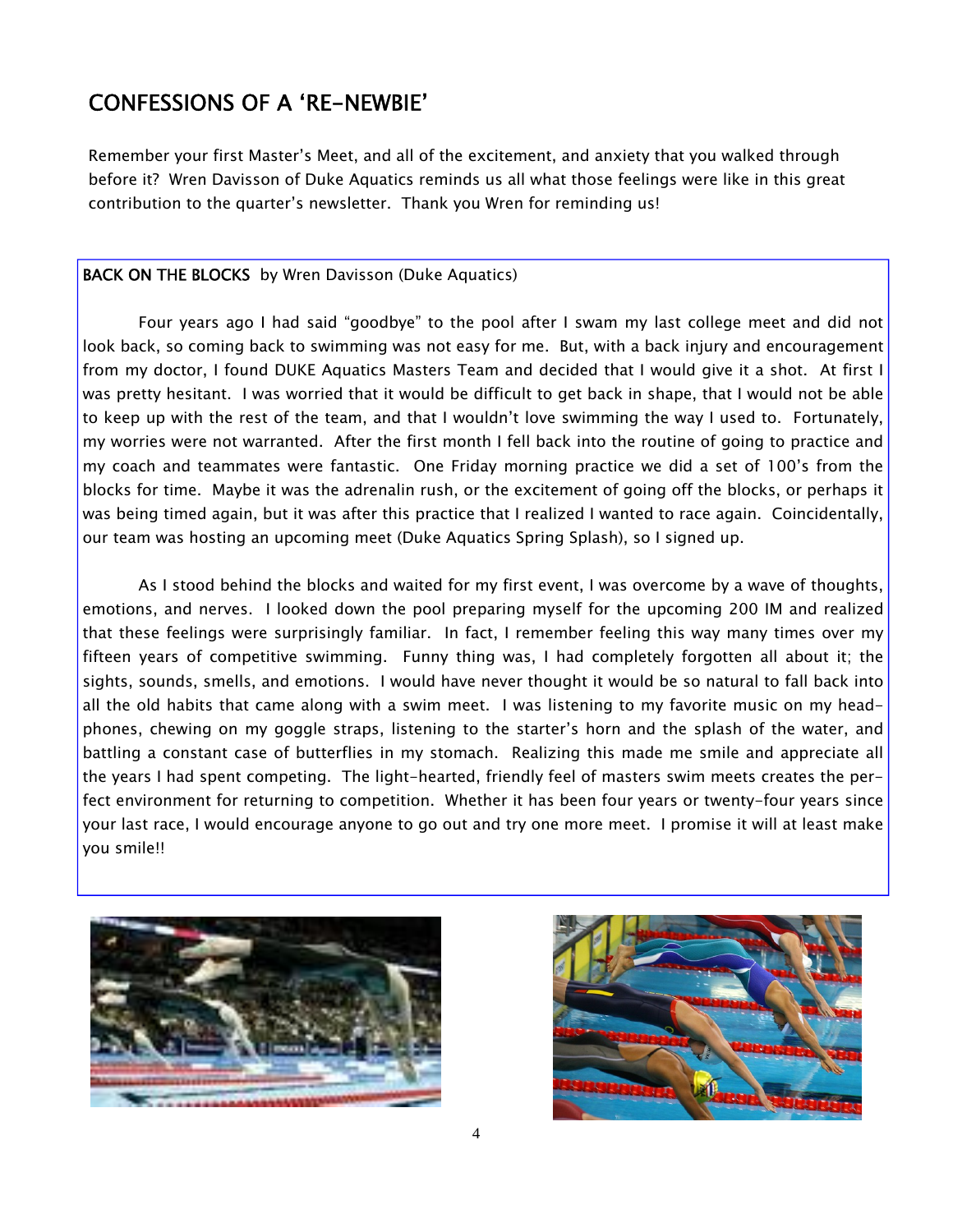### Here's another great coaching contribution from RAM evening coach Harry DeLong!

### Going Forward or Why We Go Forward

By Harry DeLong

We swim through the water turning when needed at the wall then finish. Done. Right? Uh, what happened and how did we get there? All I remember is how I feel right now, so it must have been tough. I've been there. Most likely you've been there. So what are we doing?

Lot's of people have looked at swimming and offered their best description of why we move forward when we swim. First, we were told to throw water back, the more and the faster you throw water the more and faster you will go because of the opposite and equal action thing. Nice thought and again there is some truth to its use in swimming, but it cannot account for enough movement.

Next, for a long time we were told that like airplanes wings have lift because of air moving over their wings, we move forward because of water flowing over our wings, umh our hands and forearms. Well, when the tests were done and the math settled, we found out that yep we do get lift but not enough. Hmmm.



hands grab the water. We apply pressure, moving these parts in an ever-accelerating way and we move against water. Well, just like resistance to our forward motion, water offers resistance to our arm movement. This allows us to push against the water and we pull ourselves forward. What!, we pull ourselves forward? Yep, it's true. The next time you are at the pool, watch a swimmer go through the water and look where the hand is put into the water. If a lane line is close by, look versus the lane line colors change. What will you see? The hands go into the water, the body goes forward and the hand leaves the water at the same place it was put into the water. Actually in a very good swimmer, it comes out ever further forward of where it was put into the water. It's that momentum thing and kicking and lift and throwing stuff helping. If you have never seen this before, try it. It's actually exciting to watch.

When we swim, we need to press our arms and hands against the water to get maximum resistance for as long as possible. Then we need to let go of the resistance at the end of the stroke. That's why we say, ease the hand in, start and keep the palm pushing against the water, keep the elbow high for maximum leverage. Accelerate the more you get into the stroke. Feel what's happening. Know when we lose it. If we pay attention we can learn from what the water says.

#### "Stroke was OK there - nope you let me slip - OK, got it back and so on."

Stroke is just another conversation with the water. We have one for body position, now one for stroke. Actually we have lots of little conversations with the water. Listening and participating in the conversation can help us keep the most efficient position for our hand and arm position and movements. The coach gives the basics and describes the way, we have to try and get the feel and listen to what we are being told by the water.

I've had high school swimmers respond when told they must swim the "DREADED 500FR" in the next meet, that it's BOOORING! Well, from what I've described above, it should be anything but boring. With all that conversation and planning on picking up speed and when and where and it becomes a crowd of conversations and thoughts. Oh yeah, and remember to turn at the wall!

If you don't buy any of the above, maybe the best explanation was offered by Johnny Weissmuller, Olympic Gold medalist in swimming and better known as Tarzan in old Black and White movies. When asked how he swam so fast he answered,

"I don't know, I just grab a handful of water and don't let go".

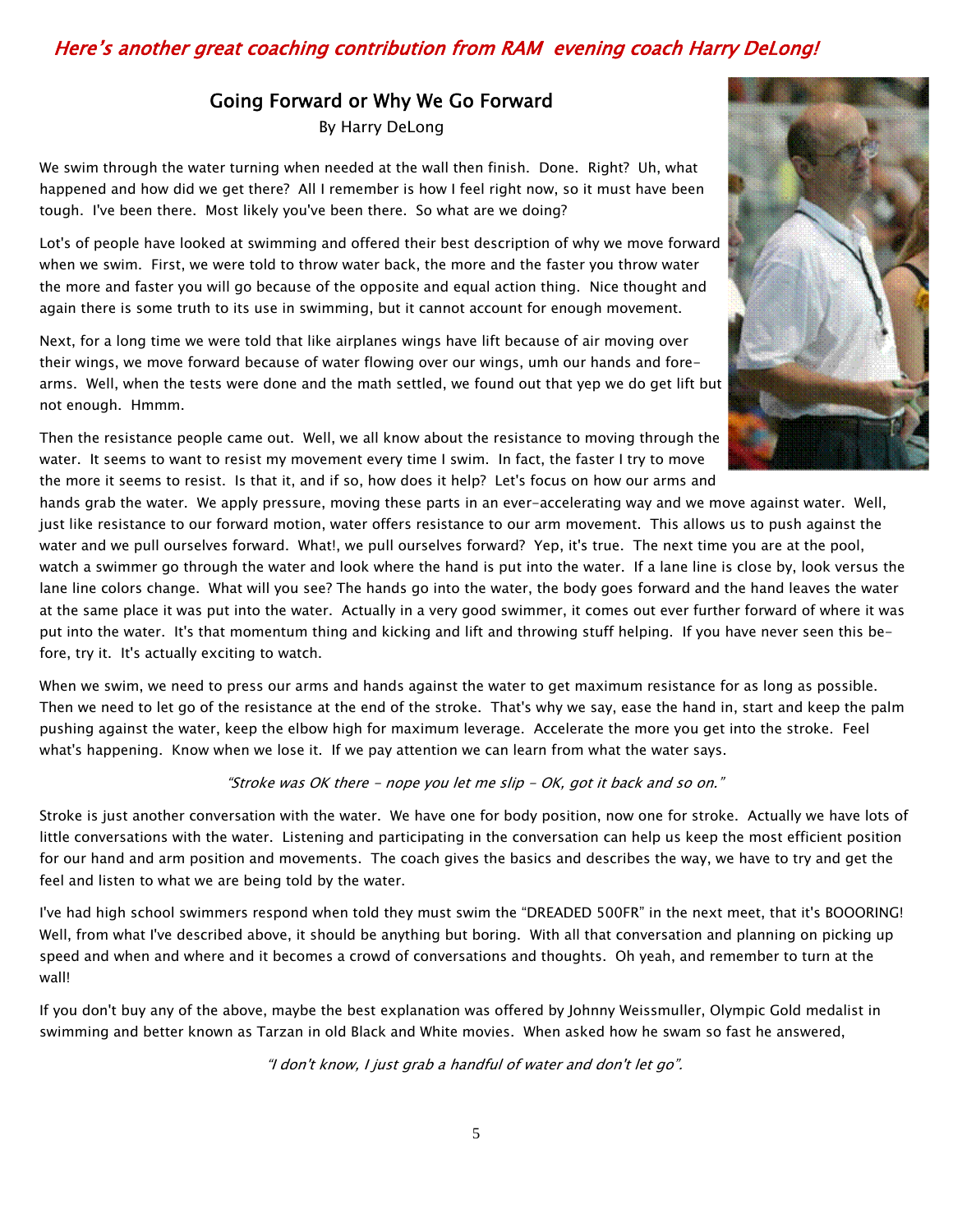#### NC LMSC Meeting March 2, 2009 – 8:00 PM Meeting Minutes Excerpts (Edited for sake of space—see Editor's note below)

Attendees: Jerry Clark - Chairman, Ruth Battle - Vice Chair, Greta van Meeteren - Secretary, George Simon - Registrar, Joe Gosha - Previous Chairman and Newsletter Editor, Andrea Stevens - team rep. for DAMA, Kate Hawley – team rep. for RAM, Mark Doyle – team rep. for TRYM.

#### Registrar's Report

As of the end of February 2009, the LMSC has 851 registered swimmers; this is an increase of 22% compared to 696 registered swimmers at the end of February 2008. October 31, 2008, saw our highest number of members at 961 swimmers. George compared these numbers with past years, and if the trend holds, the LMSC should have 1000 members by the end of June.

This year, 87% of our members registered online. The Officers chose this year to mail cards to only those registering online who requested paper cards, and all paper registrations. 45.9% of swimmers registering online requested cards. A total of 53.2% or our members received cards by mail.

Members have the choice to request their newsletter to be printed and mailed to them, 184 members have requested hard copies, or 21.6% - the default for anyone not indicating their choice is to receive notice of the newsletter's availability online via email.

Mailing the newsletter is one of the major expenses of the LMCS. It has turned out that using bulk mail is as expensive for this amount of newsletters as is first class mailing. The added advantage of mailing the letters first class is that George would receive non-deliverable newsletters back, so that he is aware that an address has changed. Not everyone remembers to inform the LMSC if they are moving.

There are 28 workout groups in the North Carolina Masters Swimming Club with at least 1 member; the largest is SwimMac in Charlotte, with 140 swimmers. 10 of the workout groups have fewer than 4 members. A current list of members can be found on the website by viewing the members link.

#### Treasurer's Report

The LMSC currently has \$11,640.51 in the checking account, and \$ 6,591.97 in a money market account (CD). The total amount of money currently in the accounts is: \$19,232.48.

Registration is normally at its highest from November through January. This is why we have these monies at this time. The budget shows \$35.00 per registration. \$25.00 of this will go to USMS, \$10.00 is for NCMS.

Our biggest expenses are convention costs and the newsletter. The projected income for 2009 is \$18,610 and the projected expenses: \$16,325. The year-end surplus would be \$2,285.

#### Bylaw Changes

All attendees had received a copy of the proposed bylaw changes. Jerry explained the reasoning behind these proposed changes:

- Over the past dozen or so years, team representatives have done little work and/or shown little interest in participating in the LMSC's business.
- Telephone calls, Emails, proxies, etc., have largely been ignored.

• The LMSC would be best served if a smaller group of interested people would manage it. It is vital to have board members who are genuinely interested in seeing more activities for our NC swimmers and who want to see the membership grow. This group should be as geographically diverse as possible. The continuous change of team representatives makes it very difficult to keep track of them.

There was discussion about the danger of excluding interested people from having a vote in matters of importance. This is very clearly not the intention of the board. Also, the bylaw changes are not just done as a matter of convenience. The board will still announce its meetings to the entire LMSC well in advance, and anyone interested would be welcome to join the meeting. It is, however, important to have the board be active and grow the LMSC's program and membership, and the thinking at this point is that the LMSC would be better served if it is not too cumbersome for the board members to meet either in person or via phone conferences.

After some more discussion Greta made a motion to accept the proposed bylaws, and Joe seconded the motion. It was passed unanimously.

A separate meeting will be held soon (within several weeks) to appoint the three at-large members. Everyone attending was requested to think about candidates and we will try to get as large a diversity as possible. Jerry will work more on the rotation schedule for board members, and he and Greta will work on the final version of the bylaws, so all of this can be sent out to the board members as soon as possible.

The board would like to have a large person-to-person meeting in the fall, perhaps in Greensboro, to discuss important matters for the LMSC. Membership would be invited.

Respectfully submitted, Greta van Meeteren Secretary

Newsletter Editor's note: These meeting minutes have been condensed for reasons of space. No significant items of discussion of the Board at the meeting have been left out of this edited document.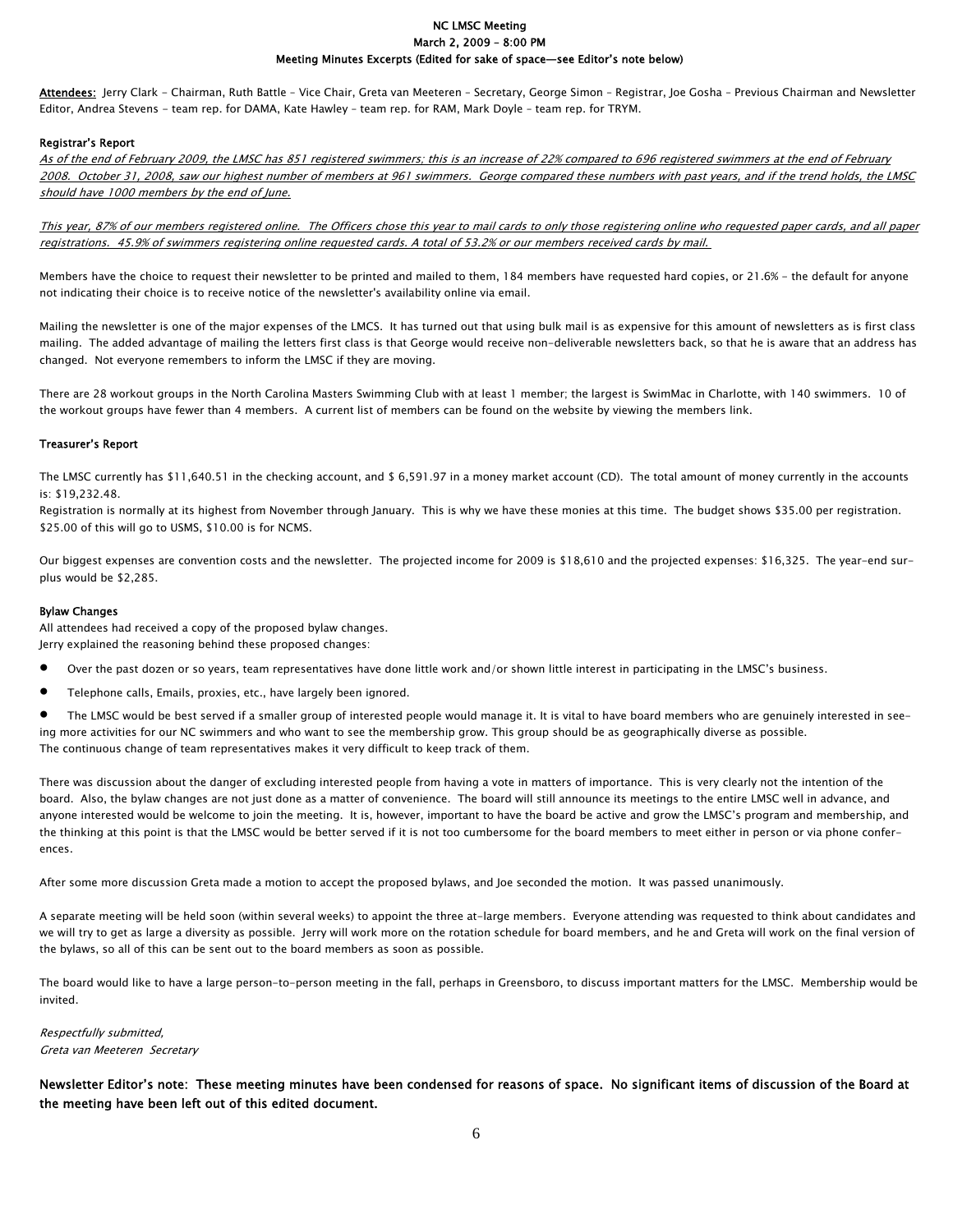### CAN YOU HELP ??

USMS History & Archives Committee needs results from the 1992 Short Course Yards Nationals May 21-24, 1992 Chapel Hill, NC

Dear LMSC Chair, LMSC Newsletter Editor, and LMSC Webmaster

The History & Archives committee is in the final stages of locating all of the results for the SCY and LCM National Championship events held from 1970 onward. When necessary, the located results are scanned into a pdf file before being submitted for posting onto the USMS web site. The results need to be complete (all places), as legible as possible, and preferably in age group order. We need to locate only five more results and one of them took place in your LMSC. USMS VPLO Julie Heather suggested that we contact each individual LMSCs in which the event took place for some help in locating the results.

Would it be possible for you to post a notice on your website and/or in your LMSC newsletter or get the word out in some other manner? I have an incomplete 10 place version, however I need a complete set of results for posting onto the USMS web site.

The notice could state that the History and Archives committee is searching for a complete set of results from the 1992 Short Course Yards Nationals, held on May 21-24, 1992, in Chapel Hill, NC. If anyone has a copy, please contact the USMS H&A Chair Barbara Dunbar at Archives@usms.org.

Thank you for any help that you can give us,

Barbara Dunbar H&A Chair

### ONE OF THE BENFITS OF YOUR USMS MEMBERSHIP

**About U.S. Masters Swimming Featured Articles**

U.S. Masters Swimming Featured Articles are written weekly by the U.S. Masters Swimming marketing staff. Other articles are written by experts from various field related to swimming. Articles and Features are posted on www.usms.org.

US MASHERS

One set of articles recently posted on the website included the following:

### HYDRATION

JIM MILLER, MD, past president of US Masters Swimming, has written a series of articles on swimming hydration. It is very important to keep hydrated and he reviews how you should take water and what happens if you dont keep hydrated"

 http://www.usms.org/articles/articledisplay.php?a=174 http://www.usms.org/articles/articledisplay.php?a=175 http://www.usms.org/articles/articledisplay.php?a=181 (this one is on sleep)

If you have a story or topic of interest that you would like to see featured by U.S. Masters Swimming, please email us at press@usms.org.